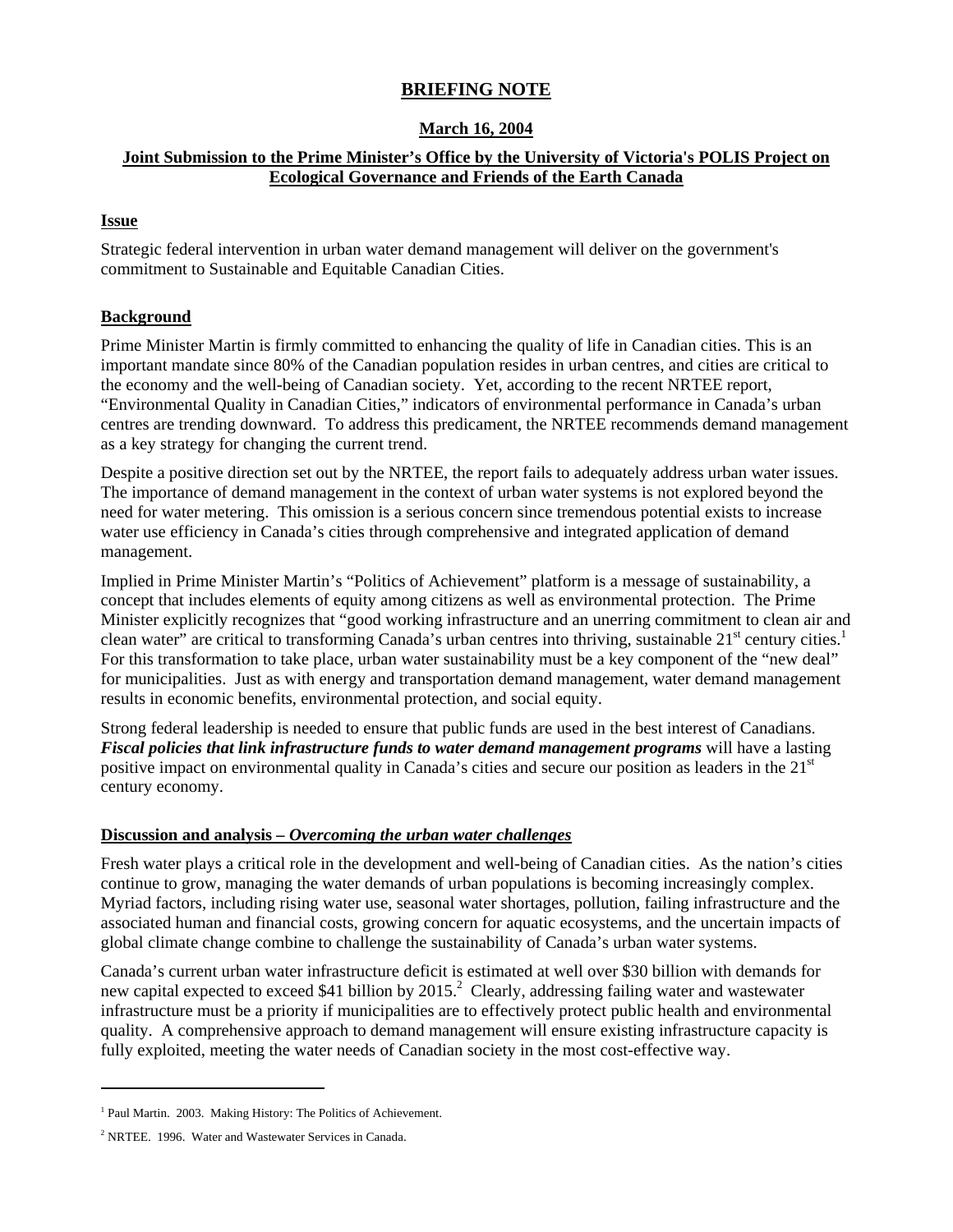Achieving sustainability in Canada's cities requires a fundamental transition in urban water planning and management. Traditional supply-side water management has brought tremendous benefits to Canadians. However, continuously expanding infrastructure and developing new sources of supply is increasingly expensive and ultimately unsustainable, from both economic and environmental perspectives.

The focus of urban water management must shift away from supply-side approaches to managing freshwater resources in a more integrated manner with a strong emphasis on demand management. By neglecting this shift, governments run the risk of entrenching economically and environmentally unsustainable structures and practices for decades to come.

### *The federal role*

 $\overline{a}$ 

A critical role exists for the federal government in fostering the transition to demand management and water sustainability in Canada's cities. Opportunities for federal resources and capacity to reorient urban water management towards sustainability include: improving the collection, quality and accessibility of water use data; creating standards and promoting mandatory labelling for water efficient products; enforcing relevant federal legislation; demonstrating leadership by implementing water efficiency initiatives in all federal facilities; and coordinating effective and accountable water governance in Canada.

*While these opportunities are all important elements of urban water sustainability, reorienting infrastructure funding programs away from the traditional supply-side focus toward demand management must be a top priority for the federal government.* In many ways the opportunity facing the federal government is similar to that in the mid-1970s when federal efforts made significant progress in energy conservation in Canada.

### *Linking infrastructure funding to urban water demand management*

Fiscal policy reform is the most powerful immediate tool for the federal government to engage and assist municipalities in water demand management. In particular, linking federal grants for water and wastewater infrastructure to demand management should be a core strategy for advancing the transition to urban water sustainability. This means developing guidelines for both federal agencies and funding partners – the provinces and the FCM – to ensure that infrastructure financed through federal programs<sup>3</sup> makes a substantial and lasting contribution to enhanced environmental quality in Canadian cities.

Granting of federal infrastructure funds subject to demand management is a key recommendation<sup>4</sup> put forth in the NRTEE report. However, for urban water systems, metering is the only demand management tool proposed. Demand management entails much more than metering; it includes a sophisticated package of measures such as conservation-based pricing, education, mandating high efficiency household fixtures, repairing leaks, and regulatory regimes that promote reuse and recycling. Urban water demand management must be recognized as a long-term community-planning tool that is both economically and environmentally superior to traditional supply-oriented water management.

 $3$  Including the Infrastructure Canada Program, the Canada Strategic Infrastructure Fund, the Green Municipal Investment Fund and Green Municipal Enabling Funds

<sup>&</sup>lt;sup>4</sup> NRTEE. 2003. Environmental Quality in Canadian Cities: The Federal Role. Recommendation #6, p. 38